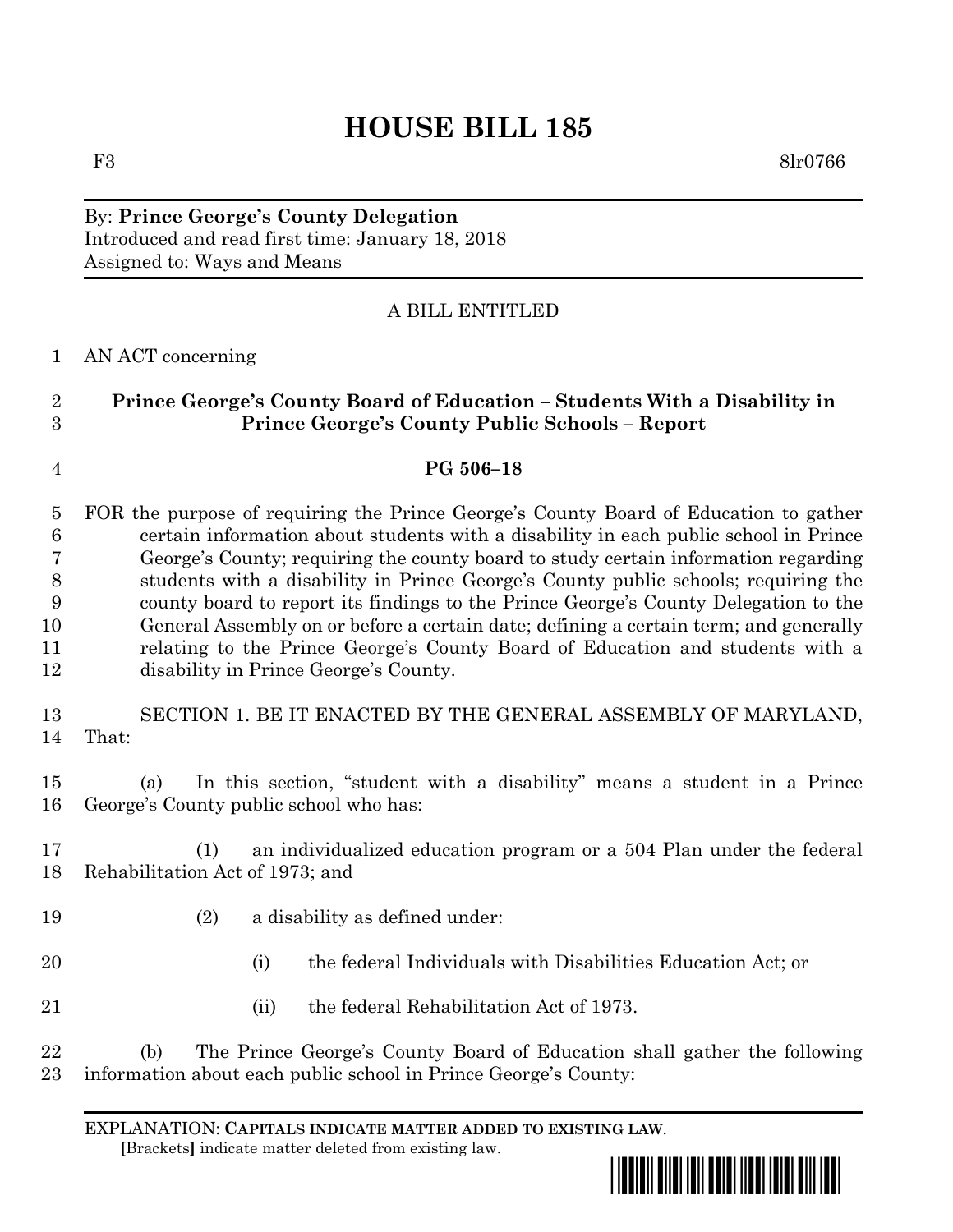## **HOUSE BILL 185**

| $\mathbf{1}$                         | (1)                                                                                                                           |                                                                                                 | the number of students with a disability;                                |  |
|--------------------------------------|-------------------------------------------------------------------------------------------------------------------------------|-------------------------------------------------------------------------------------------------|--------------------------------------------------------------------------|--|
| $\boldsymbol{2}$<br>$\boldsymbol{3}$ | (2)<br>the following rates for both students with a disability and the general<br>population of public school students:       |                                                                                                 |                                                                          |  |
| $\overline{4}$                       |                                                                                                                               | (i)                                                                                             | the rate of expulsions;                                                  |  |
| $\overline{5}$                       |                                                                                                                               | (ii)                                                                                            | the rate of suspensions;                                                 |  |
| 6                                    |                                                                                                                               | (iii)                                                                                           | the rate of exclusions;                                                  |  |
| 7                                    |                                                                                                                               | (iv)                                                                                            | the rate of transfers to another school; and                             |  |
| 8                                    |                                                                                                                               | (v)                                                                                             | the rate of mid-year withdrawals;                                        |  |
| 9<br>10                              | (3)<br>ethnic groups:                                                                                                         |                                                                                                 | the number of students with a disability within the following racial and |  |
| 11                                   |                                                                                                                               | (i)                                                                                             | American Indian or Alaska Native students;                               |  |
| 12                                   |                                                                                                                               | (ii)                                                                                            | Asian students;                                                          |  |
| 13                                   |                                                                                                                               | (iii)                                                                                           | <b>Black or African American students;</b>                               |  |
| 14                                   |                                                                                                                               | (iv)                                                                                            | Hispanic or Latino students;                                             |  |
| 15                                   |                                                                                                                               | (v)                                                                                             | Hawaiian or Pacific Islander students;                                   |  |
| 16                                   |                                                                                                                               | (vi)                                                                                            | White students; or                                                       |  |
| 17                                   |                                                                                                                               | (vii)                                                                                           | students of two or more races;                                           |  |
| 18<br>19                             | (4)                                                                                                                           | whether the public school has a playground that is accessible to<br>students with a disability; |                                                                          |  |
| 20<br>21                             | whether the public school has elevators or other facilities in place to<br>(5)<br>accommodate students with a disability; and |                                                                                                 |                                                                          |  |
| 22                                   | (6)                                                                                                                           |                                                                                                 | the number of staff dedicated to students with a disability, including:  |  |
| 23                                   |                                                                                                                               | (i)                                                                                             | the number of dedicated behavioral aides employed; and                   |  |
| 24<br>25                             | employed.                                                                                                                     | (ii)                                                                                            | the number of psychologists or other counselors and therapists           |  |
| 26                                   | $\left( \mathrm{c}\right)$                                                                                                    | The Prince George's County Board of Education shall study whether, in Prince                    |                                                                          |  |